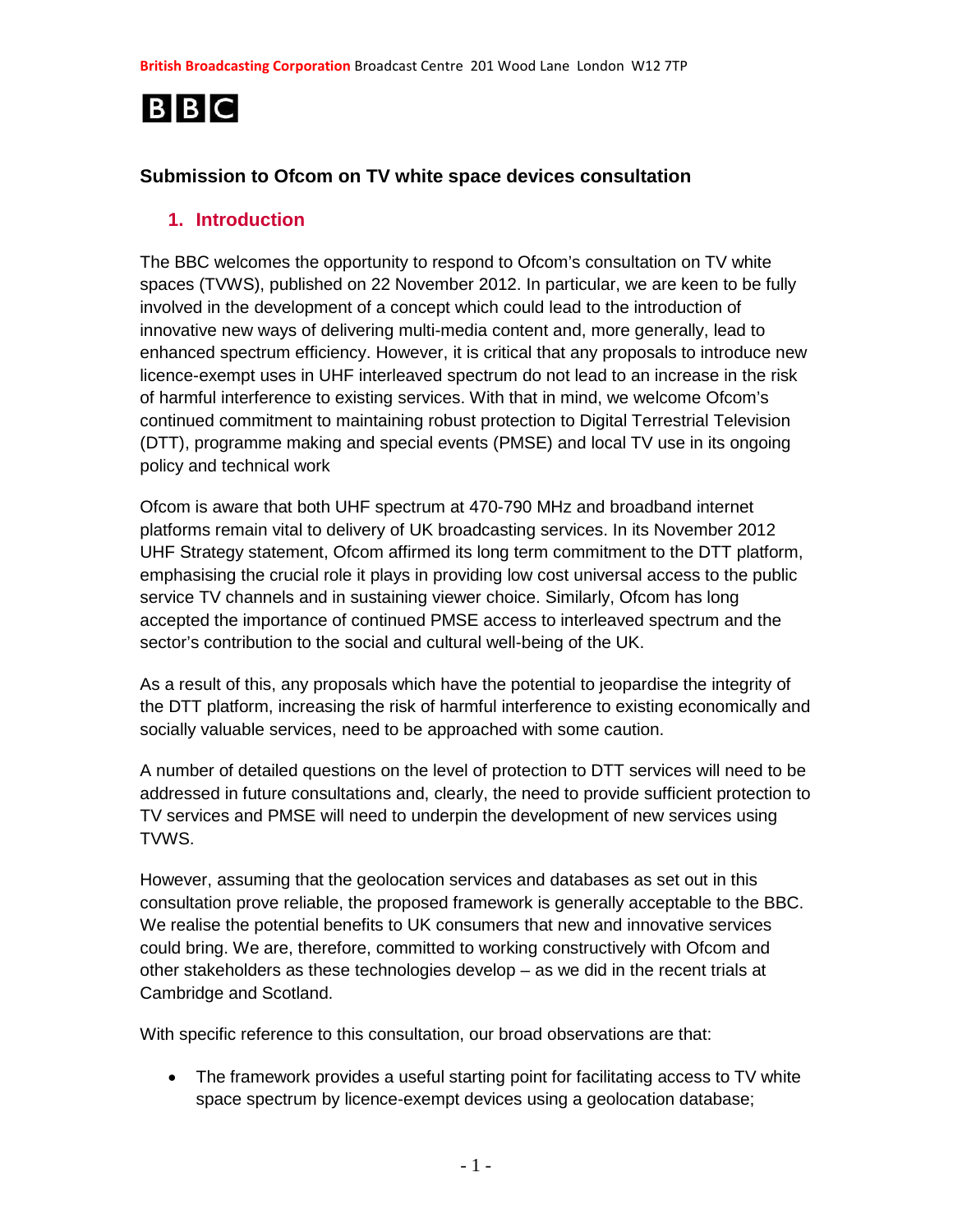# **BBC**

- Future consultations that define the technical parameters used to protect DTT should recognise the economic and social value of the services currently deployed in the DTT spectrum band;
- Given that all geolocation databases should use the same Ofcom-mandated algorithm and the same coverage predictions to give the same information, the BBC believes that Ofcom should be responsible for calculating a single "Master Database" used to protect DTT and PMSE. This would provide basic white-space availability information but would still leave opportunities for additional providers to deliver further value-added information on a competitive basis, whilst obtaining the basic information from the 'Master Database'.
- The proposals to open up unused white space spectrum using a database could be equally appropriate for other licensed bands which are not fully utilized (e.g. IMT or Military bands) and we urge Ofcom to explore these possibilities as part of its wider duty to promote optimal use of radio spectrum; and
- The VNS will require further development to ensure the proposed tests are realisable and practical, although we suggest that Ofcom should provide further clarity on the actual status of this VNS bearing in mind the ongoing work at ETSI BRAN.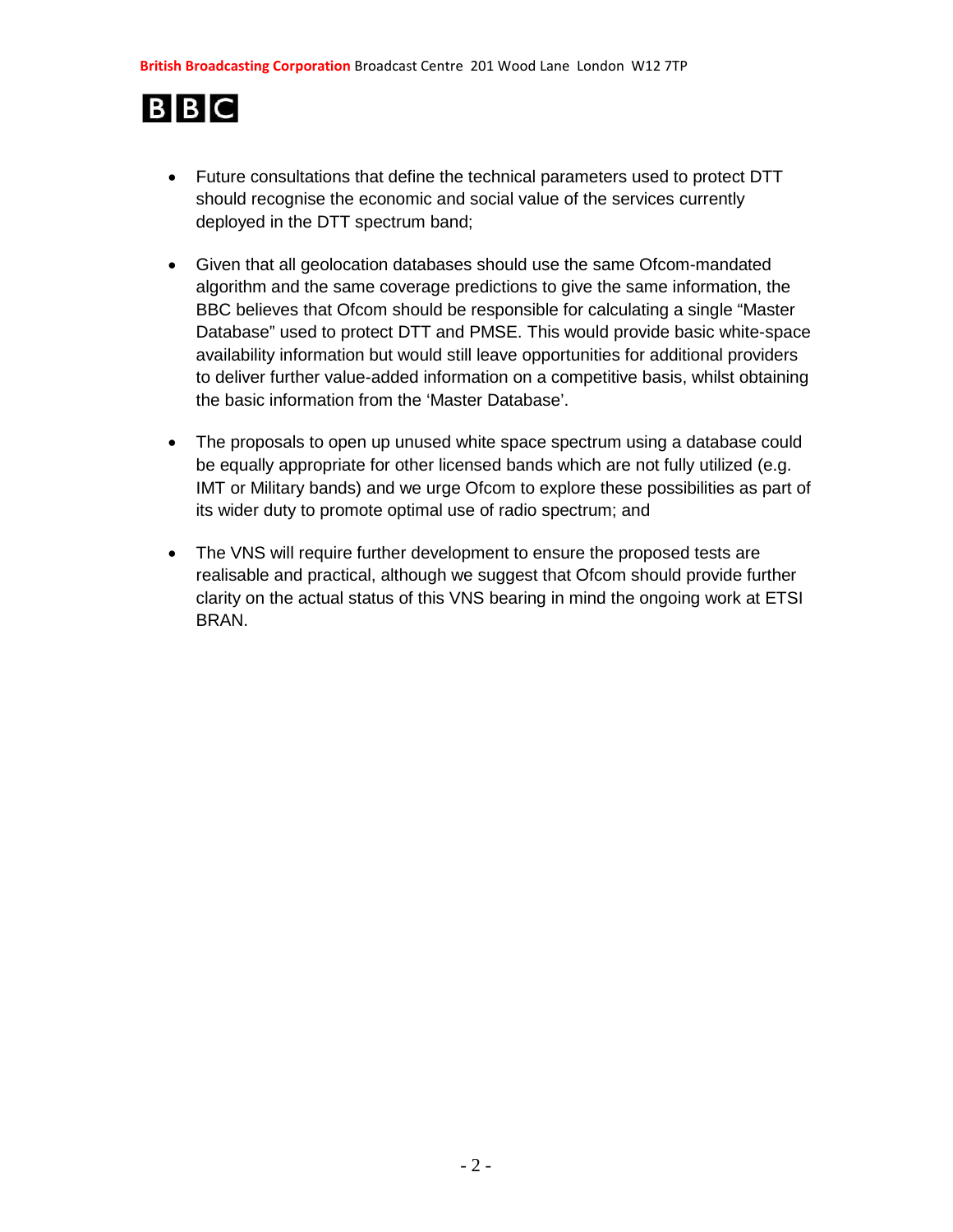

# **2. Responses to questions**

*Question 1: Do you agree with our approach to defining the various categories of WSDs?* 

The approach appears sensible and the chosen WSD categories are appropriate.

*Question 2: Do you agree with our proposed sequence of operations for WSDs?* 

The sequence of events defined to access TVWS spectrum appear logical and appropriate

Some security issues remain regarding the Ofcom list of approved databases (§5.35.1). It is important to ensure that WSDs cannot be directed via a rogue list to a trojan database. Some form of security certificate would appear necessary to address this and Ofcom should take advice on best practice from IT professionals. Although the approach of HTTPS suggested in §5.68 would prevent snooping of the data from master to WSDB, it would not be sufficient to prevent a trojan WSDB from operating.

### *Question 3: Do you agree with our proposed additional operational requirements for master WSDs?*

The proposed operational requirements are satisfactory and we support the proposal for the master to report its operating parameters back to the database. This potentially would allow coordination of WSD spectrum use; could lead to more intelligent allocation of frequencies, and could be used in any future interference investigations.

With regard to the permitted mobility of 50m (§5.58), before re-consulting the database we note that this potentially allows a device to wander outside of the UKPM planning pixel used to determine its permitted EIRP. This is a potential issue in some areas of the country, particularly towards the edge of service of a transmitter. This issue could be addressed by calculating the availability over a cluster of pixels (e.g. 9, or more, depending upon the position uncertainty of the location service) and using the most restrictive set of values or by the WSDB defining the permitted mobility of the device before re-consulting the database.

With regard to multi-channel operation (§5.61-5.63) the approach is acceptable for contiguous channel aggregation. It should be noted, however, that the justification developed in Appendix 6 does not take account of any receiver non-linearity (intermodulation) and it may be necessary to further limit channel aggregation if measurements on actual receivers indicate a potential risk. It is known, for example, that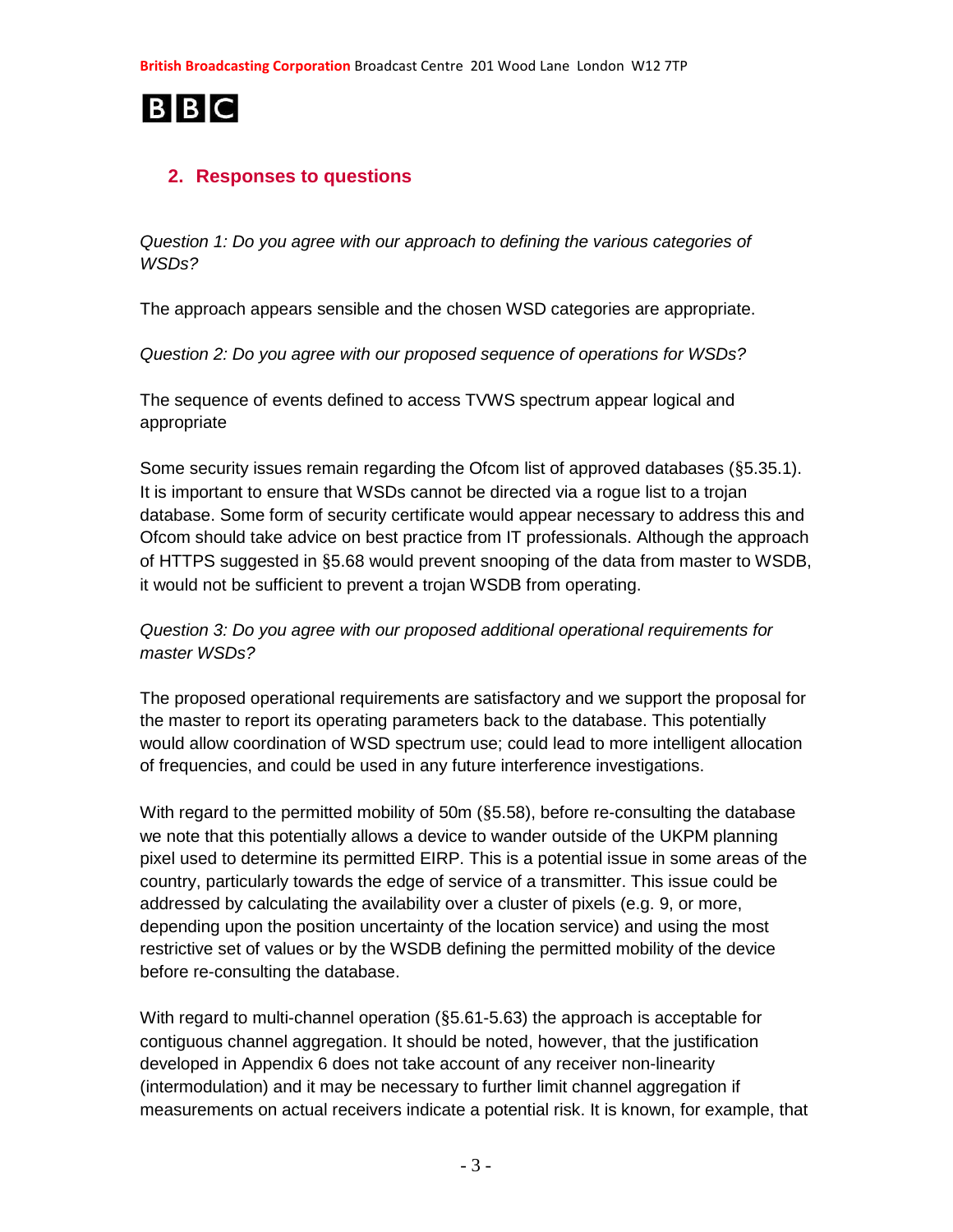# **BBC**

the protection ratios for N+2/N+4 operation are substantially higher (typ. 10dB) than for  $N+2$  operation as a consequence of  $3<sup>rd</sup>$  order intermodulation in the TV tuner. Further studies are required, but it is felt that non-contiguous channel aggregation is potentially more of a problem than contiguous channel aggregation.

With regard to the table of out of block emissions defined in §5.64, it is unclear if the number of device classes will be necessary. A new database will be required for each device class and this should be reviewed as devices emerge.

We note the proposal to set a permitted out of block power level of -84dBm/100kHz (defined in §5.66; equivalent to -65dBm/8MHz) and this would be an appropriate value to protect DTT and PMSE reception at the edge of service. Unfortunately it would appear that in many situations this limit would never apply; e.g. class 2 devices operating at 20dBm are permitted to radiate -54dBm/100kHz in all TV channels. This is a particular issue for PMSE as aggregation of OOB interference from multiple WSDs could adversely affect radio microphone reception. It would be desirable to specify a mechanism to ensure that the power amplifiers of WSDs are completely disabled whenever WSD operation is not permitted (e.g. in theatres).

With regard to security (§5.68-5.70), there is a clear regulatory requirement to ensure that WSDs can only consult with authorised databases and that appropriate mechanisms are put in place to prevent unauthorised databases from operating. The adoption of HTTPS for the communication between WSD and WSDB is a useful start, as this prevents snooping of the communication between WSD and WSDB. However, further measures would appear to be necessary to prevent trojan databases from operating and compromising the entire protection framework.

# *Question 4: Do you agree with our proposed additional operational requirements for slave WSDs?*

The approach developed for slave operation, where the slave is not geolocated, uses the coverage area of the master device as a proxy for the position of the slave. This allows generic operational parameters for the slave to be determined.

It is noted that that the slave antenna gain is an important parameter and the proposal to limit the maximum antenna gain is a sensible approach (§5.85). The range will also be a function of the modulation mode for the communication between master and slave and it will be necessary to use the most robust mode (i.e. that providing communication at the lowest C/N ratio) for the initial determination of the master coverage area. It should be noted that timing data (e.g. ping times) and knowledge of the actual slave antenna gain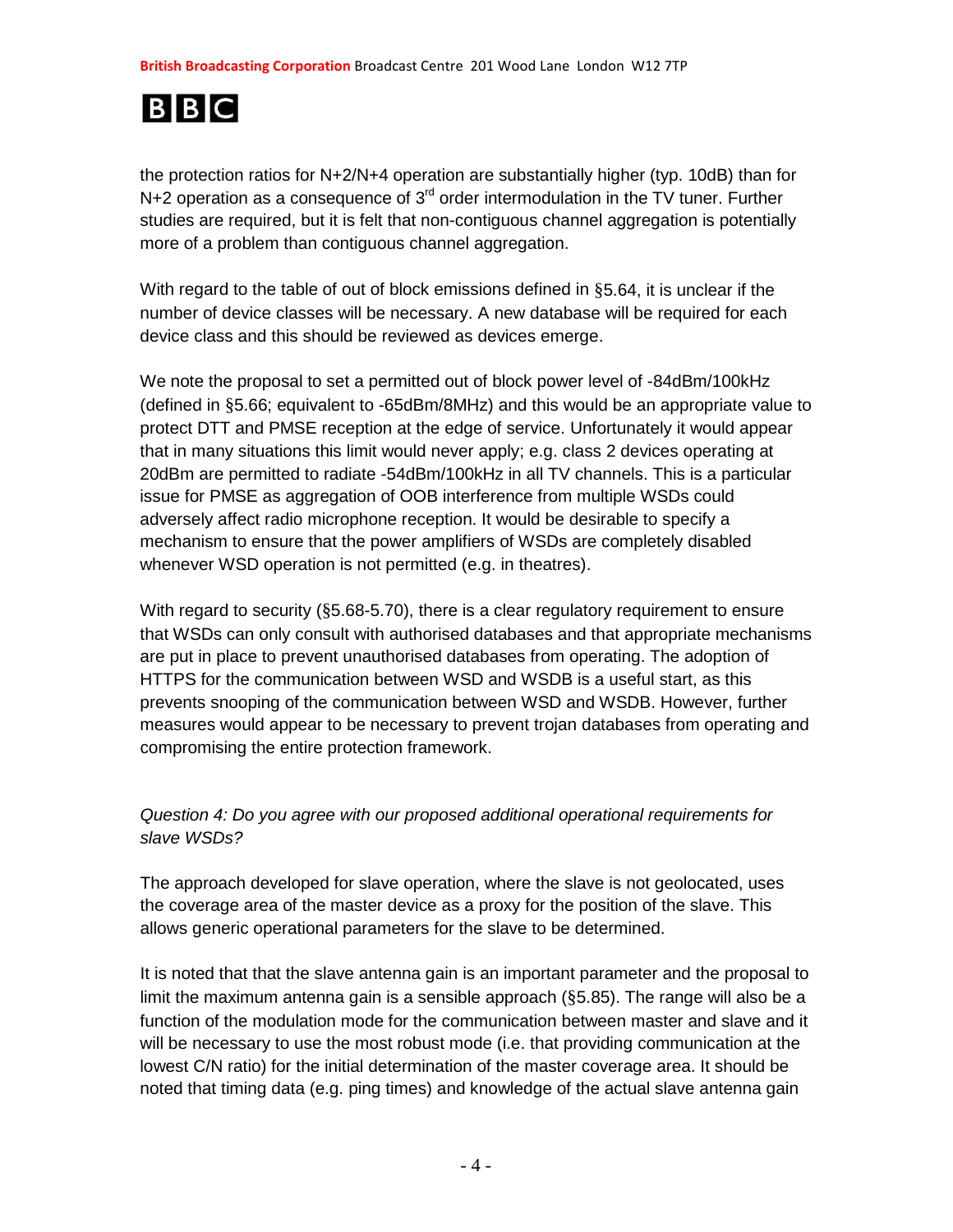

and the chosen operating mode (i.e. not necessarily the most robust mode) could be used to refine the generic slave operating parameters once communication has been established.

*Question 5: Do you agree with the proposed device parameters, operational parameters and channel usage parameters?* 

The defined parameters are in general appropriate and sensible.

The device height is a particularly important parameter and it is unfortunate that this cannot be automatically determined using current geolocation technology. It is proposed  $(\$6.7.8, \$6.12.8)$  that this should be an optional parameter which would need to be entered manually (if used). It is felt that manually entered data should only be used if the WSD is operated by a professional communications provider. In other cases, the device height should be inferred from the x/y coordinates using the clutter height (for urban/ suburban areas) or a conservative assumption on mast height (e.g. 20m) for rural areas.

With regard to multi-channel operation, it is felt that non-contiguous channel aggregation may be more harmful than contiguous channel aggregation as a consequence of intermodulation in the victim receiver. As such, it may be necessary to limit the former and allow the latter. The proposals in §6.16.3 and §6.21.3 do not appear to be flexible enough to control both contiguous and non-contiguous channel aggregation. Some technologies, e.g. the Weightless standard, support fast channel hopping over multiple TV channels and the interference impact on DTTT receivers is potentially quite severe. It may be necessary to limit such behaviour and this is not covered by the proposals.

### *Question 6: Do you agree with our approach of implementing the requirements in the example SI and the draft IR and VNS?*

This approach is satisfactory and the decision to support regulatory requirements with compulsory tests in the VNS is welcomed. The draft nature of the VNS is noted and there appear to be a number of potential issues that will require further clarification and development of the VNS.

The device classes listed in Table 2 of §5.39 may require further refinement; class 2 devices, which permit AFLR values of 74dB at all frequency offsets are potentially more interfering than class 3 devices.

The out of block emission floor of -84dBm/100kHz defined in §5.39 would be appropriate to protect some set-top TV reception, however it is unclear why the limits defined in Table 2 of §5.44 have been relaxed by 30dB in the VHF radio bands (87.5-118MHz and 174-230MHz) to -54dBm. Such levels of unwanted emissions are likely to cause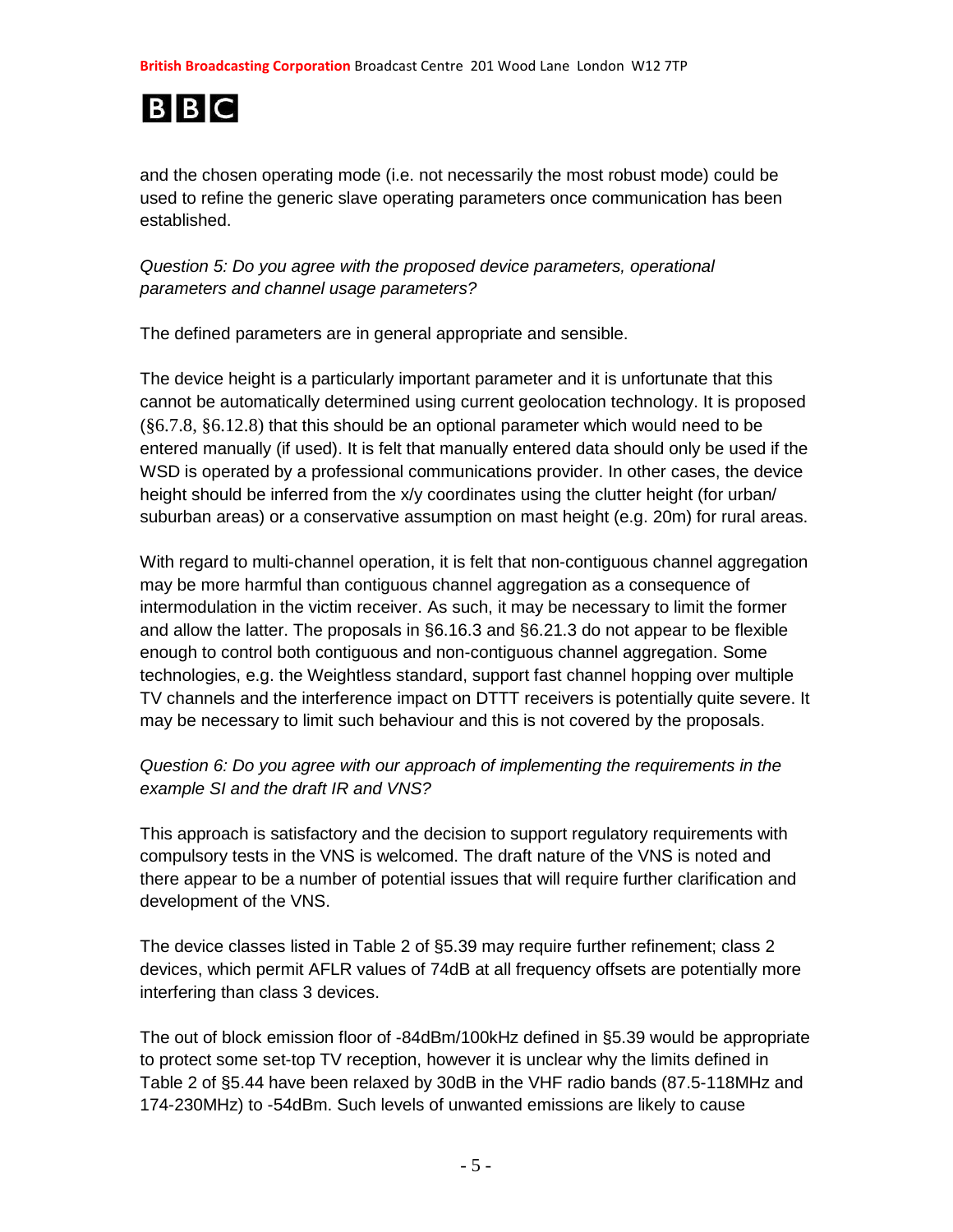

unacceptable interference to FM and DAB radio services, particularly when interference aggregation from multiple WSDs is considered.

We note that no conformance test has been defined to prohibit slave to slave communications in the event of the master device losing communication with the WSDB (§5.102 – §5.104). It would be appropriate to develop a conformance test to protect against this risk.

We also note that no antenna tests are defined and the actual antenna gain of a WSD is not checked (§6.47).

It would be useful to define the format of the device shutdown message (§6.130) to assess compliance of the "kill switch" functionality (§6.128-6.141). This would appear to require the master WSDB to listen on a TCP port for such a message from the WSDB which would use a "push" technology. This may be an issue for WSD master devices connected to the internet behind a firewall or NAT router, where polling may be the only option.

It is unclear to what extent the proposed tests have been validated using real RF test equipment. Some spectrum analyser measurements require the use of a peak detector (e.g. occupied bandwidth (§6.65, §6.77), unwanted emissions outside 470-790MHz (§6.163, §6.168), receiver spurious emissions (§6.180)), whilst other tests specify RMS detection (in-block EIRP spectral density (§6.108), unwanted emissions 470-790MHz (§6.149)), Since the calibration of a peak detector on most spectrum analysers is only valid for CW signals, RMS detection would be appropriate for WSD measurements which are noise like signals with peak to mean ratios which are a function of the device TDD parameters.

The test for unwanted emissions within the band 470-790MHz requires a measurement of the "*UUT maximum average power level*" (§6.149) and this requires further clarification.

The main consultation document assumes that the AFLR of a WSD will be constant, and the level of out of block emissions will decrease pro-rata with the power of the wanted emissions subject to a noise floor limit of -84dBm/100kHz. This is set out in §5.66 and is necessary to ensure that the protection ratios used to construct the WSDB are not a function of the EIRP and operating point of the WSD. It is anticipated that practical WSDs may not behave in this way and the AFLR is likely to decrease at lower powers as the output signal sinks into the noise floor of the RF modulator and power amplifier. This is particularly likely if power control is implemented in the digital domain, as the signal will be degraded by the quantisation noise of the DAC at lower EIRP. It would therefore be appropriate to measure AFLR over a range of EIRP level. The proposed tests in the